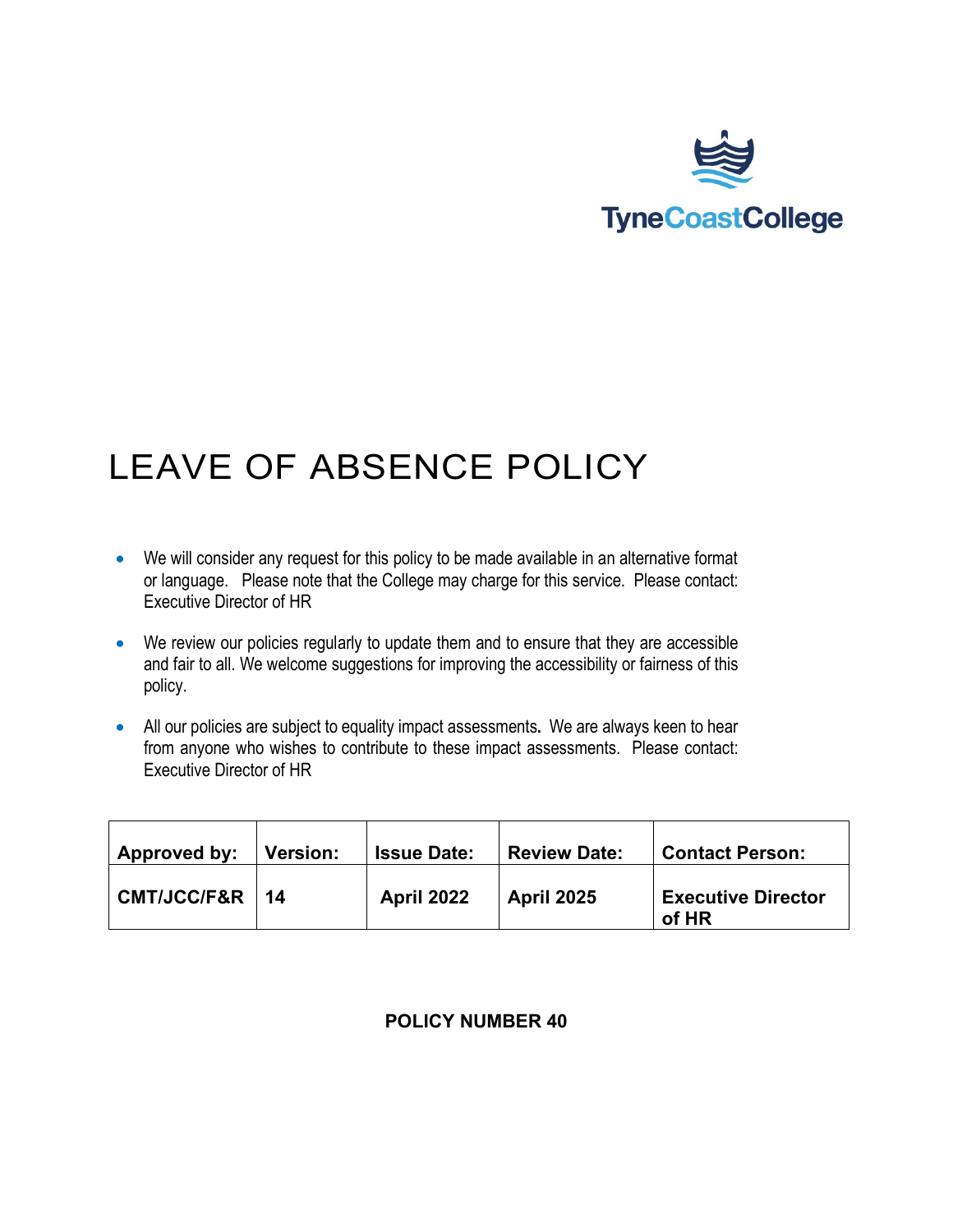### **CONTENTS**

| Section                                                          | Page           |
|------------------------------------------------------------------|----------------|
| 1. Introduction                                                  | $\overline{2}$ |
| 2. Types of Leave of Absence                                     | 2              |
| 3. General guidance on leave of Absence                          | 3              |
| 4. Types of Leave                                                | $\overline{4}$ |
| 5. Application Process                                           | $4 - 5$        |
| 6. Bereavement of a Dependent                                    | 5              |
| 7. Medical appointments                                          | $5 - 6$        |
| 8. Public Duties                                                 | $6 - 7$        |
| 9. Urgent Domestic Circumstances                                 | 8              |
| 10. Inspectors, External Examiners, moderator's role in Further/ | 8              |
| <b>Higher Education context</b>                                  |                |
| 11. Absence for Job interviews                                   | 8              |
| 12. Time off for Trade Union duties                              | 9              |
| 13. Examinations and External Ceremonies                         | 9              |
| 14. Policy Review                                                | 9              |
| <b>Appendices</b>                                                |                |
| Leave of Absence Form and Guidance notes                         | $10 - 12$      |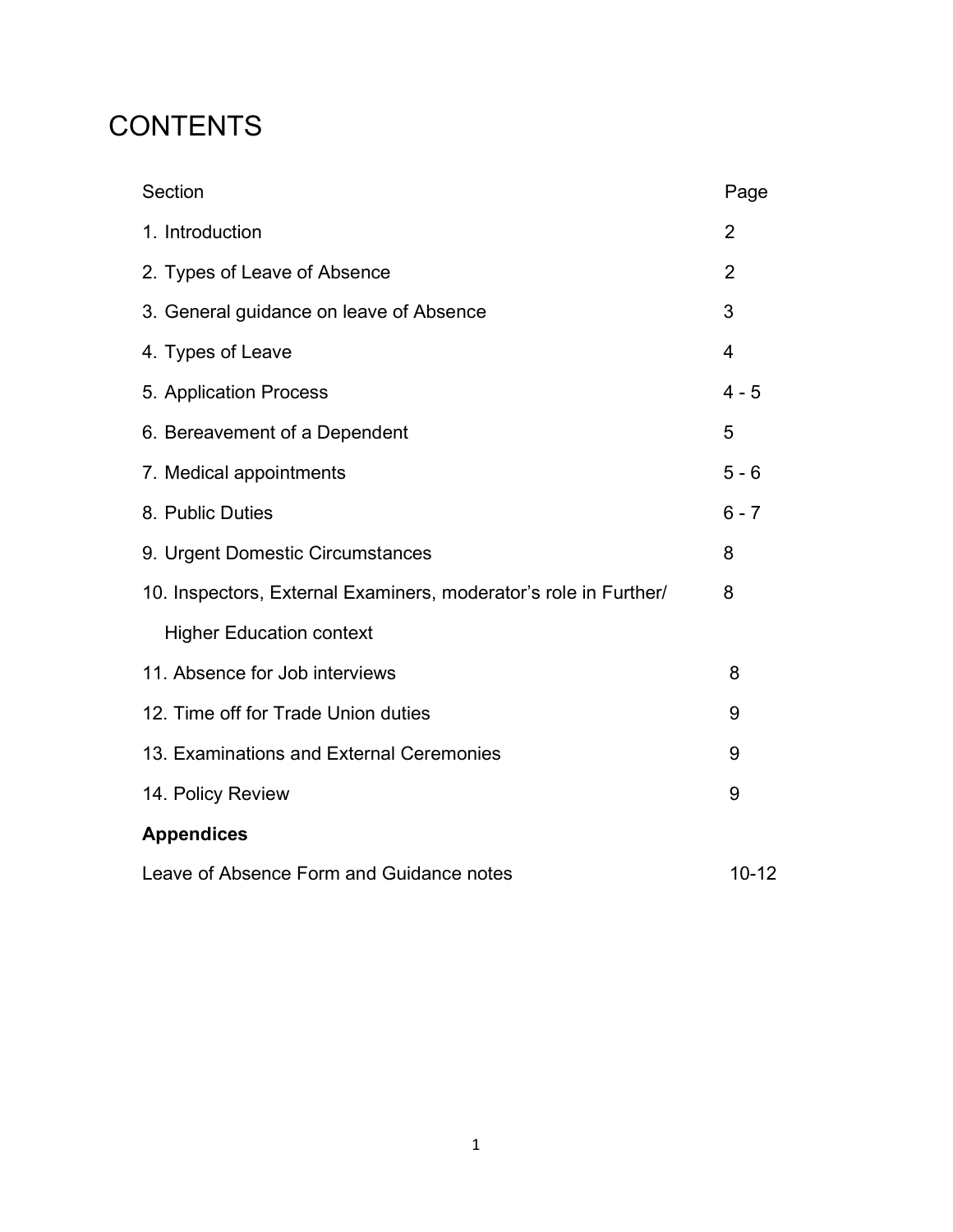# 1. INTRODUCTION

The College recognises the need for effective policies, which play a key part in supporting an appropriate work life balance. Such policies are intended to:

- allow a more effective combination of home and work responsibilities;
- enhance equality of opportunity at work;
- maintain the competitive advantage of the organisation by retaining employees;
- provide support to individuals to undertake public duties outside the College.

### 2. TYPES OF LEAVE OF ASBENCE

The College recognises that an employee may be absent from work for a range of circumstances:

- bereavement of a dependant;
- parental activities;
- medical appointment;
- public duties (eg JP/Local Councillor/Reserve Forces Training/Jury Duty);
- urgent domestic circumstances;
- inspector's/external examiner's/moderator's role in further/higher education context;
- adverse weather;
- job interviews;
- time off for Trade Union duties.

This policy provides guidance for addressing such absence by developing a flexible system of managing and taking the leave, whilst maintaining fairness and equity across the College in the application of the leave.

There is no entitlement to a retrospective application for planned leave outlined in this policy.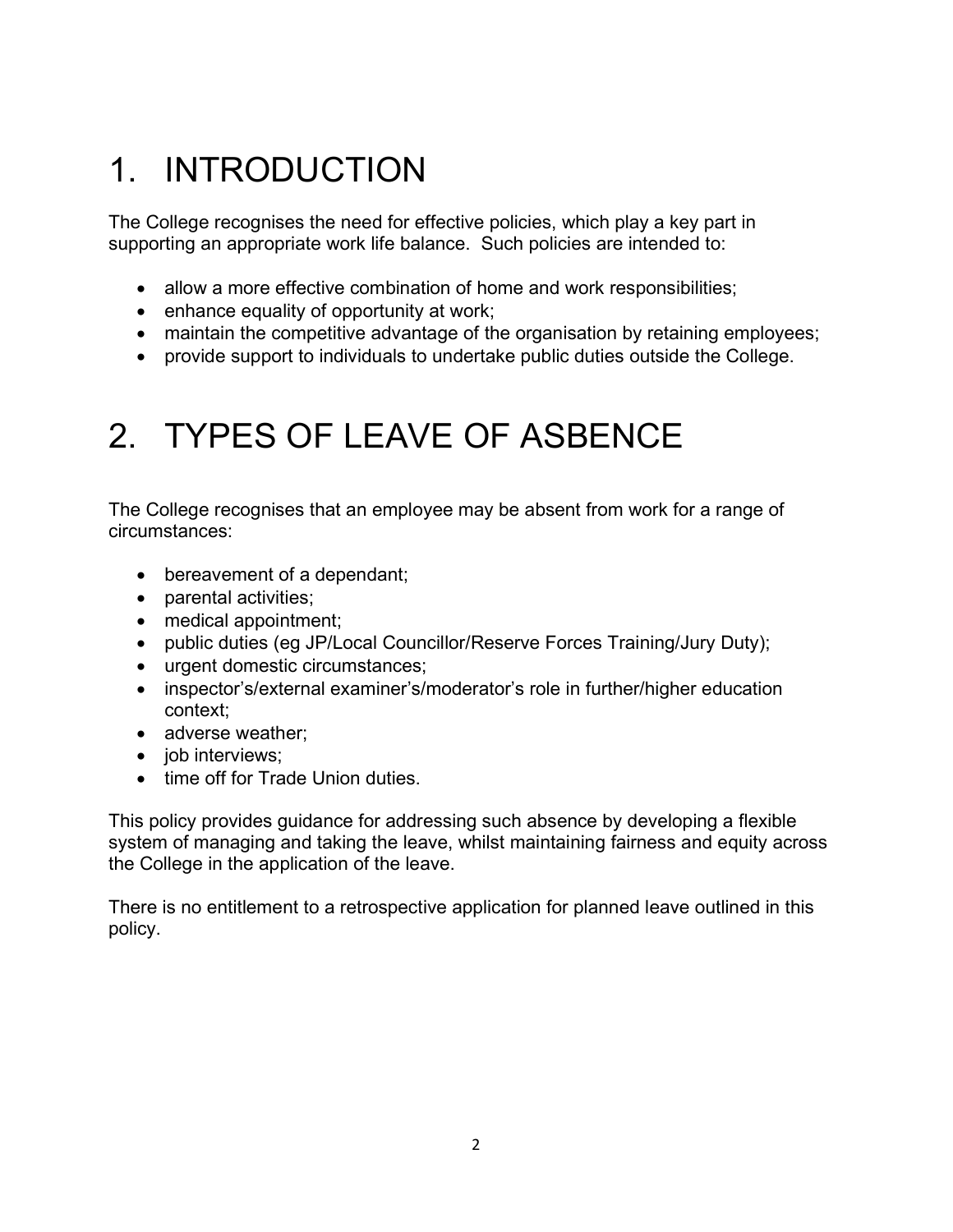### 3. GENERAL GUIDANCE ON LEAVE OF **ABSENCE**

- 3.1 There is no automatic right to Leave of Absence except where there are specific requirements as part of Government Legislation.
- 3.2 A member of staff requesting special leave should complete a Leave of Absence request form at least 3 days in advance of the leave required giving full details of the type of leave and duration of absence, (Leave of Absence request forms submitted within 3 days of the intended leave will only be considered in exceptional cases).
- 3.3 The Line Manager will consider requests for Leave of Absence submitted on the Leave of Absence form (Appendix A) and either accept or reject the application. If applicable the form should then be forwarded to the appropriate Assistant Principal for consideration. The completed form should then be returned to the Human Resources Department.

All requests for time off from work will be considered having proper regard for the operational needs of the service in which the individual works. If time off would mean that an adequate level of service could not be maintained or there would be a demonstrably unreasonable disruption of work, the request for time off may be refused.

3.4 If the individual wishes to appeal against the decision of the Manager they must do so in writing to the College Management Team for further consideration. The decision of the College Management Team is final and there is no further right of appeal.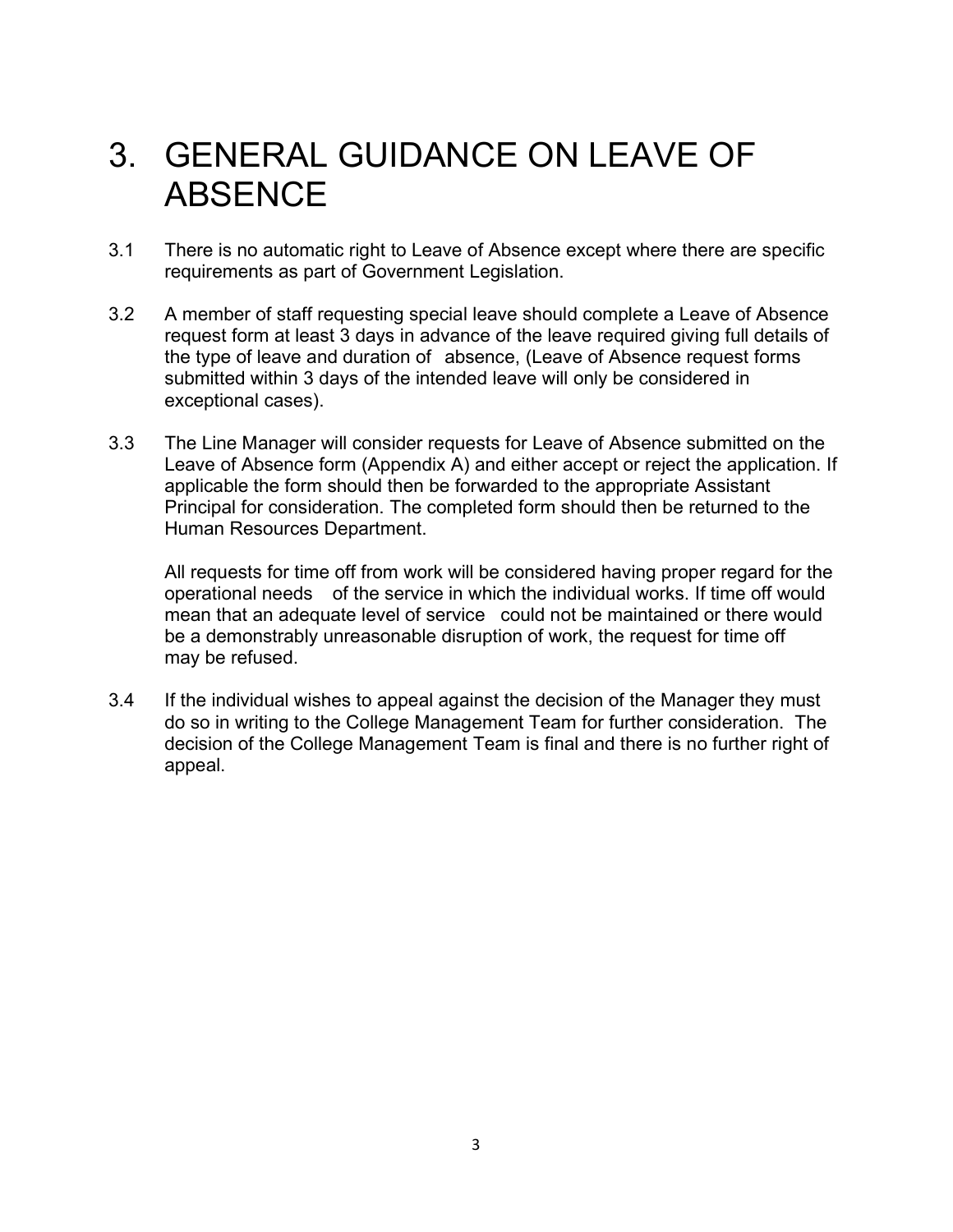### 4. TYPES OF LEAVE

Leave can be paid or unpaid. It may be the case that an application will attract a combination of both paid and unpaid leave:

- **Paid Leave** is full pay. Absences on paid leave do not affect an employee's basic pay, incremental date, annual leave entitlement or pension.
- **Unpaid Leave** will count towards service with the College, however:

when five weeks or more of unpaid leave are taken in one annual leave year there will be a reduction in annual leave entitlement for that year (pro-rata'd for the months of unpaid leave);

the employee may consider paying pension contributions for the period for which unpaid leave was authorised.

### 5. APPLICATION PROCESS

#### **5.1 Unplanned Absence**

It is acknowledged that some Leave of Absence by their very nature (e.g. bereavement, urgent domestic circumstances) cannot be planned or even anticipated and it is therefore not always possible to secure written approval prior to leave being taken.

An employee who is seeking time off under these circumstances must contact his/her Line Manager as soon as possible, ideally prior to the scheduled commencement of work. The employee must outline the reason for the leave and indicate a likely return.

The manager will evaluate the request and provide verbal approval or otherwise.

In the case of bereavement of a dependant, the employee should contact their Line Manager as soon as possible.

On return from unplanned Leave of Absence the employee must complete the Leave of Absence form (Appendix A) and submit it to their Line Manager for consideration, completion and forwarding to the Human Resources Department.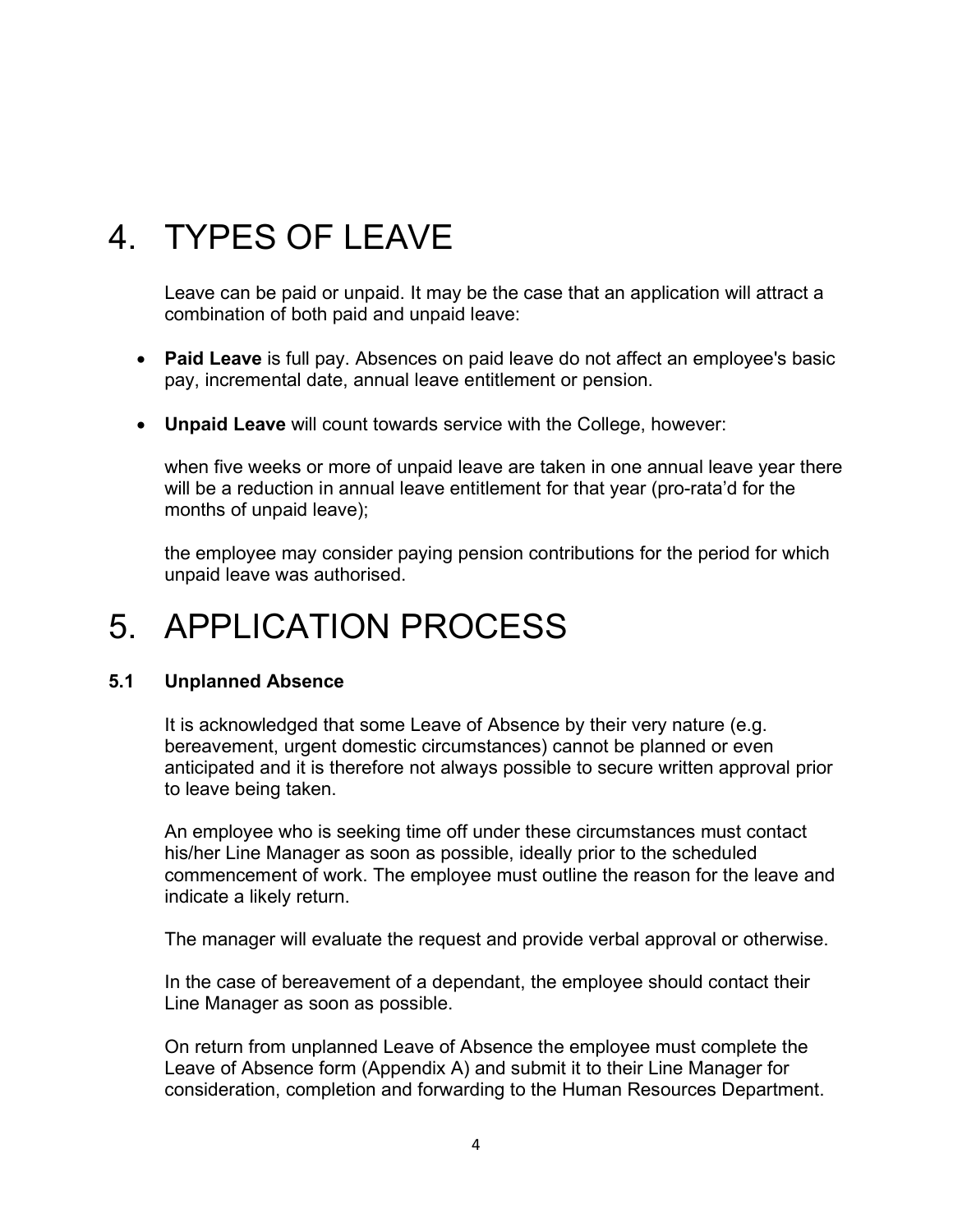A copy of the completed form will be scanned and emailed back to the line manager and employee.

#### **5.2 Planned Absence**

Some of the absence covered under this policy is planned in advance (eg public duties, jury service, medical appointment, reserve forces training).

Where it is reasonable to expect such planning the College will require the employee to submit a Leave of Absence form (Appendix A) to their Line Manager for consideration.

The Line Manager may wish to discuss the absence and how the individual's work is to be undertaken in his/her absence prior to completing the form. The form will then be forwarded to the Human Resources Department.

### 6. BEREAVEMENT OF A DEPENDENT

The following are classified as a dependent for the purpose of this policy:-

- a partner/spouse;
- a son or daughter;
- a parent;
- a brother or sister;

The College will consider applications for Leave of Absence for Bereavement in the case of individuals treated as close relatives (e.g. someone who lives with the employee as part of their family).

Managers will be able to consider granting normally up to five days paid Leave for bereavement of a dependent or close relative.

Consideration of unpaid leave to attend funerals of others than those identified above will be sympathetically considered.

### 7. MEDICAL APPOINTMENTS

Paid Leave will be granted for medical appointments, only where an individual is unable to arrange a medical appointment outside normal working hours. For the purpose of this policy medical appointments shall be deemed to include appointments at:-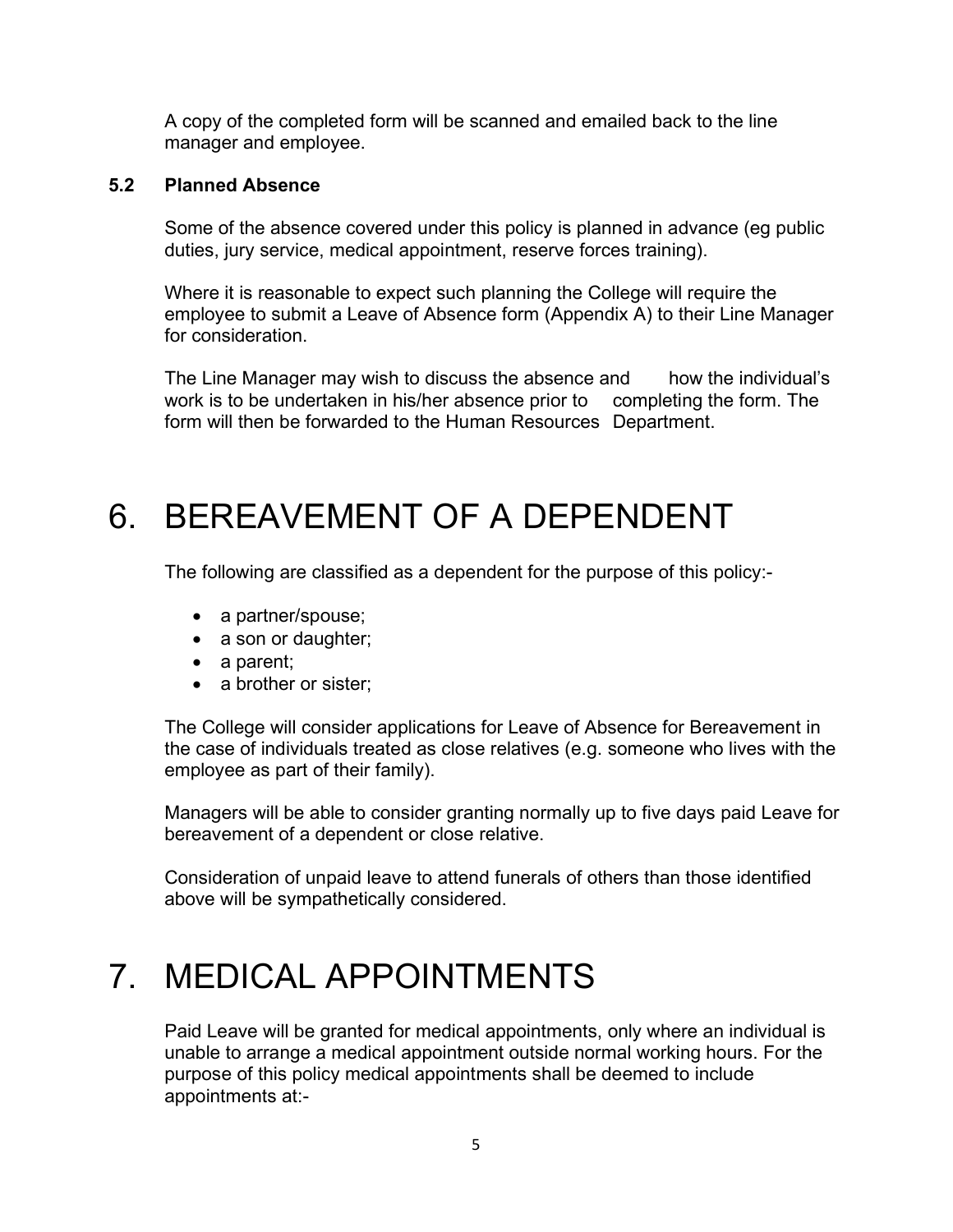- Hospital (e.g. outpatients);
- General Practitioners:
- Dental/Optician/Podiatrist, or
- Treatments referred by the above, e.g. GP referral for counselling.

Where possible a copy of the appointment card should be attached to the Leave of Absence form.

### 8. PUBLIC DUTIES

- 8.1 Leave of Absence provision exists to allow employees to undertake public duties. These duties are normally planned in advance, therefore employees should inform their line managers of these at the earliest opportunity.
- 8.2 For the duties outlined below there will be no carryover of paid absence from one year to the next.
	- o Reasonable time off will be considered based on;
	- $\circ$  How long the duties might take
	- $\circ$  The amount of time the employee has already had off for public duties
	- $\circ$  How the time off will affect the business

The College can refuse a request for time off if they think it is unreasonable. Jury Service requests cannot be refused.

#### **8.3 Jury Service/Witness at the Court**

Leave will be granted to undertake either jury service or to be a witness at a court. The College will ensure that normal pay will be maintained throughout however, if the employee is dismissed from court early they will be required to attend for work.

When submitting the application for Leave the employee should attach the appropriate correspondence requiring their attendance.

#### **8.4 Magistrate Duties**

Prior to applying to undertake magistrate duties an employee must secure the agreement (in respect of time off) from the Chief Executive . Subject to the agreement of the Line Manager the Principal will consider up to 13 full days or 26 half days paid absence in each 12 months period.

Any court fees received by the employee must be transferred to the College if obtained during paid leave (excluding expenses, e.g. travel). The commitment to the role of Magistrate is a sustained one and a Leave of Absence form (Appendix A) will need to be completed on an annual basis (rather than for every meeting).

#### **8.5 Local Government Councillor**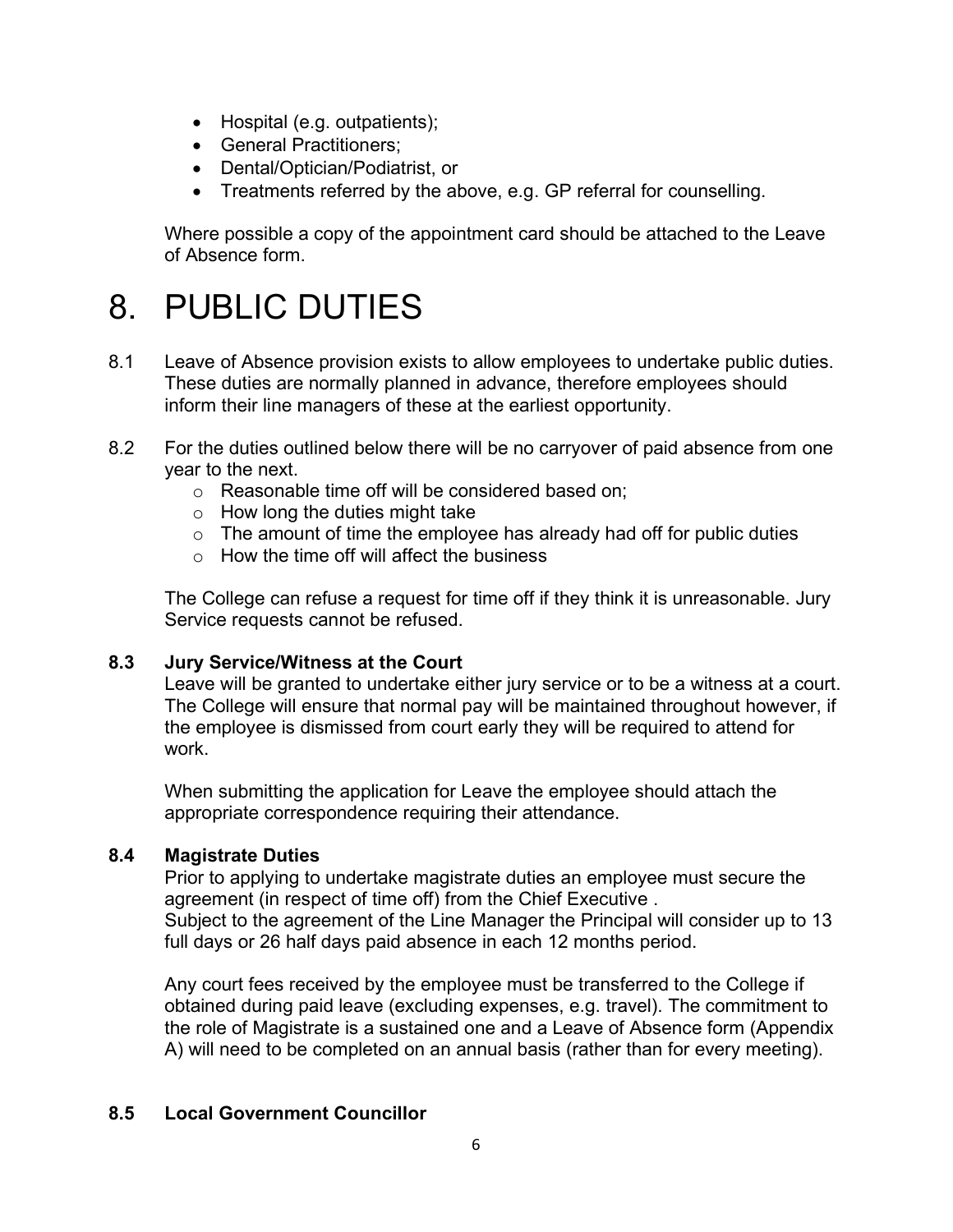Prior to applying to undertake local government council duties an employee must secure the agreement (in respect of time off) from the Chief Executive, completing a Leave of absence Form.

Subject to the agreement of the Line Manager, the Chief Executive will consider up to 24 days paid absence in each 12 months period. Any fees received by the employee must be transferred to the College if obtained during paid leave (excluding expenses, e.g. travel).

The commitment to the role of Local Government Councillor is a sustained one and a Leave of Absence form (Appendix A) will need to be completed on an annual basis (rather than for every meeting).

N.B where local government duties are combined with magistrate duties the total paid Leave for the two purposes will not exceed 24 days in any 12 months.

#### **8.6 Reserve and Cadet Forces**

Employees who are members of the reserve forces will be considered for up to ten days unpaid Leave for attendance at annual camp. Employees will be eligible to receive payment from the reserve forces for such attendance.

Reservists will be issued with a 'call-out notice' if they are needed for full time service (known as 'mobilisation'). In most cases reservists will be given 28 days' notice. Reservists are required to inform their line manager and the HR Department as soon as they are informed of the mobilisation.

#### **8.7 Parliamentary Candidature**

Employees who are adopted as a candidate at a parliamentary election will be considered for up to six weeks unpaid Leave up to the date of the election.

#### **8.8 Statutory Tribunals and Government Bodies**

Prior to applying to undertake public duties for either statutory tribunals or a government body, for example:-

- Statutory tribunals;
- Police Authority;
- Board of Prison Visitors;
- Education Authority;
- School Governor;
- Environment Agency;
- Health Authority.

An employee must secure the agreement (in respect of time off) from the Chief Executive, by completing a Leave of Absence form. Subject to the agreement of the Line Manager consideration will be given of up to 10 days paid absence in each 12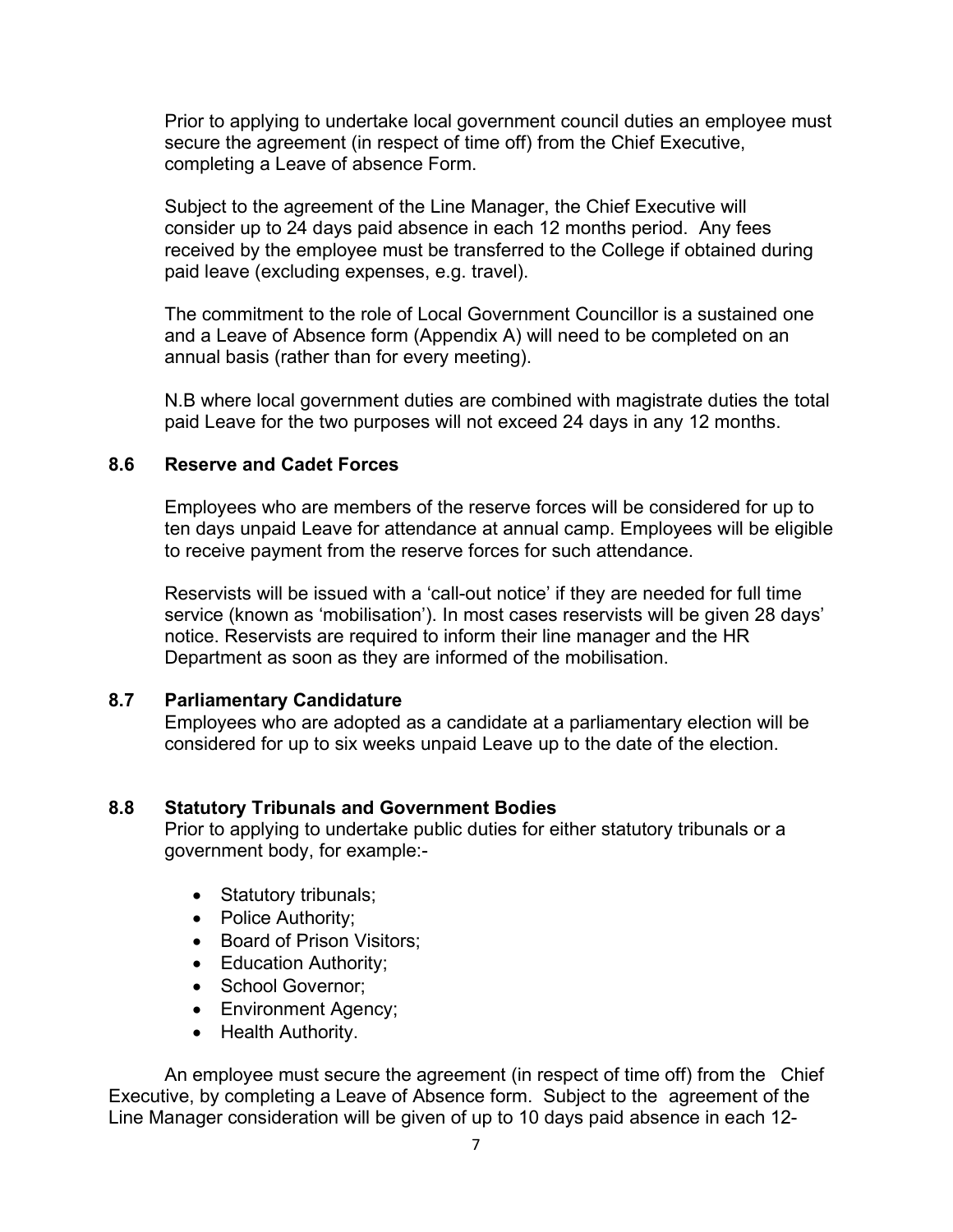month period. Any fees received by the employee must be transferred to the College if obtained during paid leave (excluding expenses, e.g. travel).

The commitment to such Committees is often a sustained one and a Leave of Absence form (Appendix A) will need to be completed on an annual basis (rather than for every meeting).

### 9. URGENT DOMESTIC CIRCUMSTANCES

Employees may be faced with periods of urgent domestic distress. This time is intended to allow employees to deal with unforeseen matters only.

If it is possible to plan or defer the time off required to deal with the domestic issue then the employee should do so and take annual leave at a later date.

It is acknowledged that by its nature, time off for urgent domestic circumstances cannot be planned or even anticipated. An employee who is seeking time off under these circumstances must contact their Line Manager as soon as possible, ideally prior to the employee's normal starting time (eg. 8.30 am).

### 10. INSPECTOR'S/EXTERNAL EXAMINER'S/MODERATOR'S ROLE IN FURTHER / HIGHER EDUCATION CONTEXT

Prior to applying to undertake an Inspector's role (and/or examination or moderation) in a Further or Higher Educational context an employee must secure the agreement (in respect of time off) from the Chief Executive, by completion of a Leave of Absence Form.

Subject to the agreement of the Line Manager consideration of up to 5 days paid absence in each 12 month period will be given.

Requests for additional days will be considered on a case by case basis.

# 11. ABSENCE FOR JOB INTERVIEWS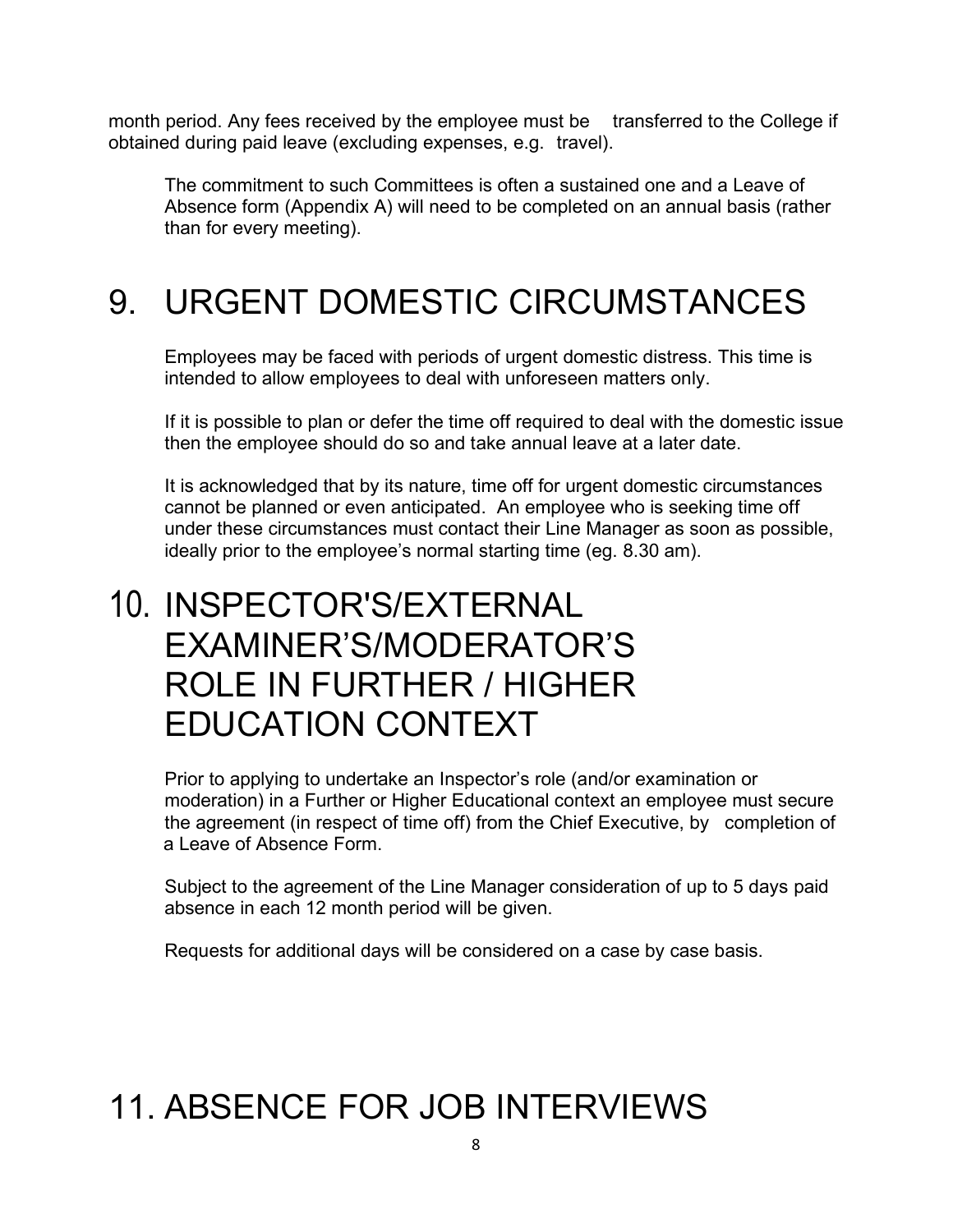Whilst staff are subject to organisational change such as redundancy, the College will allow reasonable paid time off to attend job interviews. In all other circumstances staff may either use unpaid leave or holiday entitlement.

# 12. TIME OFF FOR TRADE UNION DUTIES

Reasonable time off for recognised Trade Union duties will be considered and authorised by the College Management Team.

### 13. EXAMINATIONS AND EXTERNAL **CEREMONIES**

Sufficient paid leave will be granted to take nationally recognised examinations as part of an agreed staff development programme (clearly linked to role and/or career progression).

### 14. POLICY REVIEW

The effectiveness of this policy will be monitored annually and reviewed every three years in light of experience and best practice. This mechanism recognises that changes as a result of experience and/or to employment legislation may prompt a review of the policy before the end of the three year period.

On considering the effectiveness of this policy, consultation will be undertaken with the Trade Unions, Employees and Managers to assist in the policy review and monitoring of this policy.

Application for Leave of Absence from duty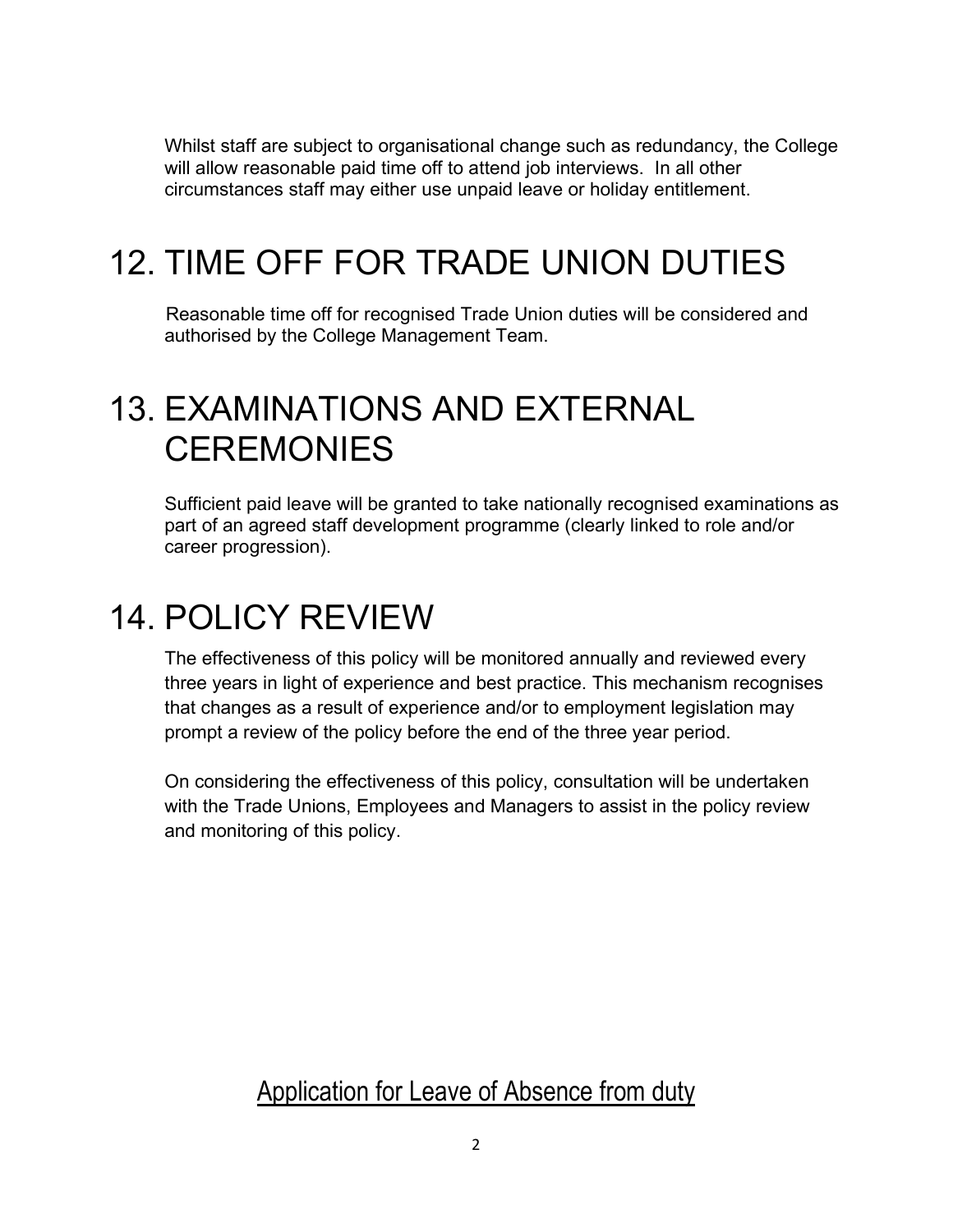This form is not for personal illness within the normal sickness reporting arrangements, College duties, TOIL.

| In advance / In retrospect |
|----------------------------|
|                            |
|                            |
|                            |
|                            |
| Yes / No                   |
|                            |
|                            |

### **PLEASE ATTACH COPY OF APPOINTMENT LETTER/CARD BEFORE FORWARDING TO YOUR LINE MANAGER**

**I confirm that the above information is correct.**

**Signed (Employee)\_\_\_\_\_\_\_\_\_\_\_\_\_\_\_\_\_\_\_\_\_\_\_\_\_\_\_\_\_\_\_\_\_\_\_\_\_\_\_\_ Date:** \_\_\_\_\_\_\_\_**\_\_**\_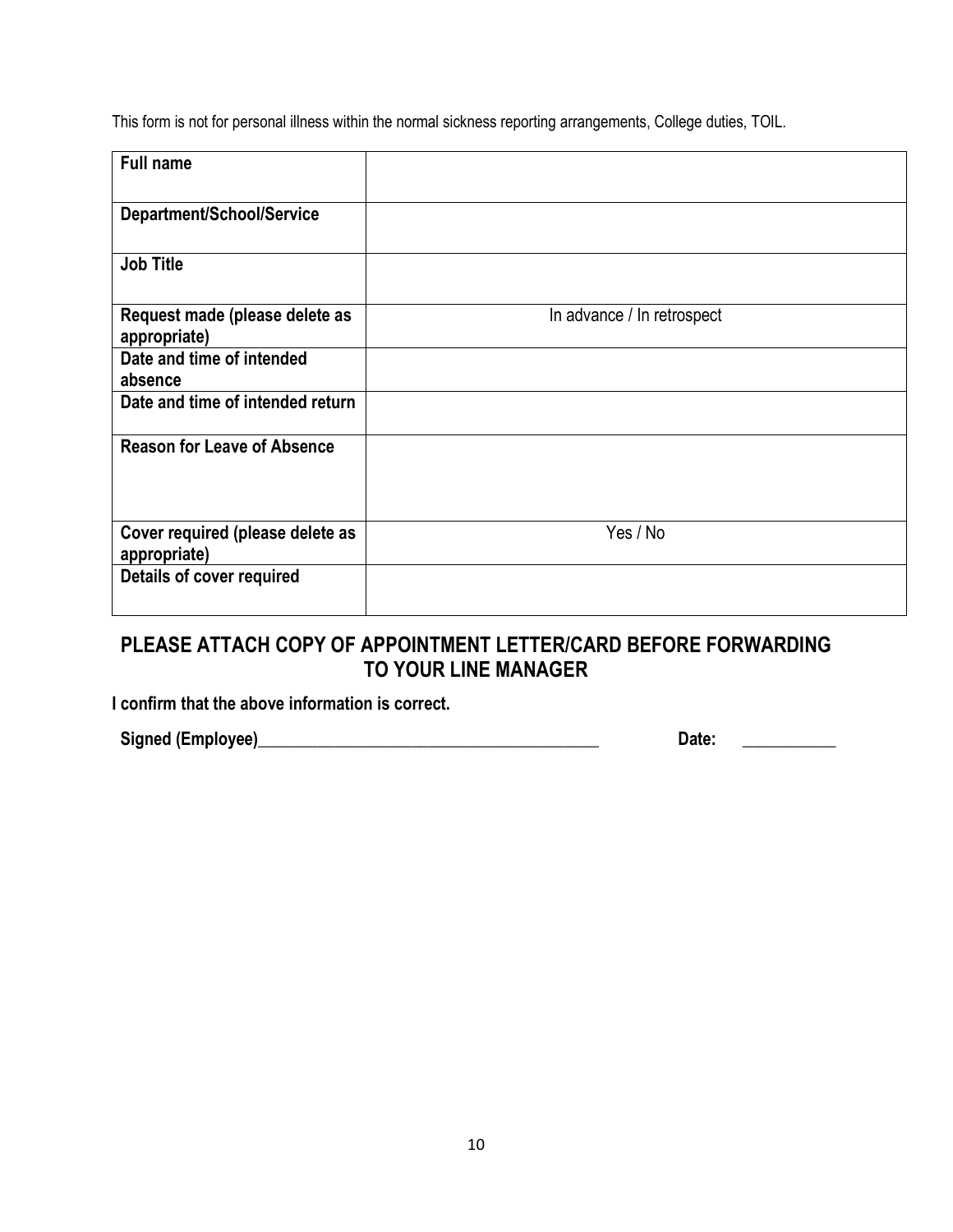### Authorisation

| Post                                                            | <b>Signature</b> | <b>Date</b> | Recommended | <b>Comments</b>                     |
|-----------------------------------------------------------------|------------------|-------------|-------------|-------------------------------------|
|                                                                 |                  |             | Yes / No    | Please state with or<br>without pay |
| Line Manager                                                    |                  |             | Yes / No    |                                     |
| <b>Assistant Principal</b>                                      |                  |             | Yes / No    |                                     |
| <b>HR Department</b>                                            |                  |             | Yes / No    |                                     |
| <b>Chief Executive</b><br>(Approval for Public<br>Duties, etc.) |                  |             | Yes / No    |                                     |

#### **HR Use Only**

| <b>HRIS:</b> | <b>Cc Payroll provider:</b> | Cc Employee: | Cintra: |
|--------------|-----------------------------|--------------|---------|
|              |                             |              |         |

#### **NOTES ON USE**

- 1. This form should be completed by the applicant and returned to the Head of School/Curriculum and Performance/Service at least 3 days in advance of the leave required (Leave of Absence request forms submitted within 3 days of the intended leave will only be considered in exceptional cases). If leave is required in an emergency, application should be made as soon as possible after the leave of absence commences, as payment of salary may otherwise be affected.
- 2. This form is to be used for all reasons other than personal illness and holiday.
- 3. The time and dates of the period of intended absence should be stated and if more than one day, the dates of the first and last days of absence should be shown.
- 4. Full details must be given to allow for consideration for the payment of salary. The words "Domestic", "Private", "Family Illness", will not suffice.

In the case of absence due to "Family Bereavement" the relationship to the deceased should be stated. Where leave is required to attend a funeral, as well as giving the relationship to the deceased, the application should state the place and time of the funeral service.